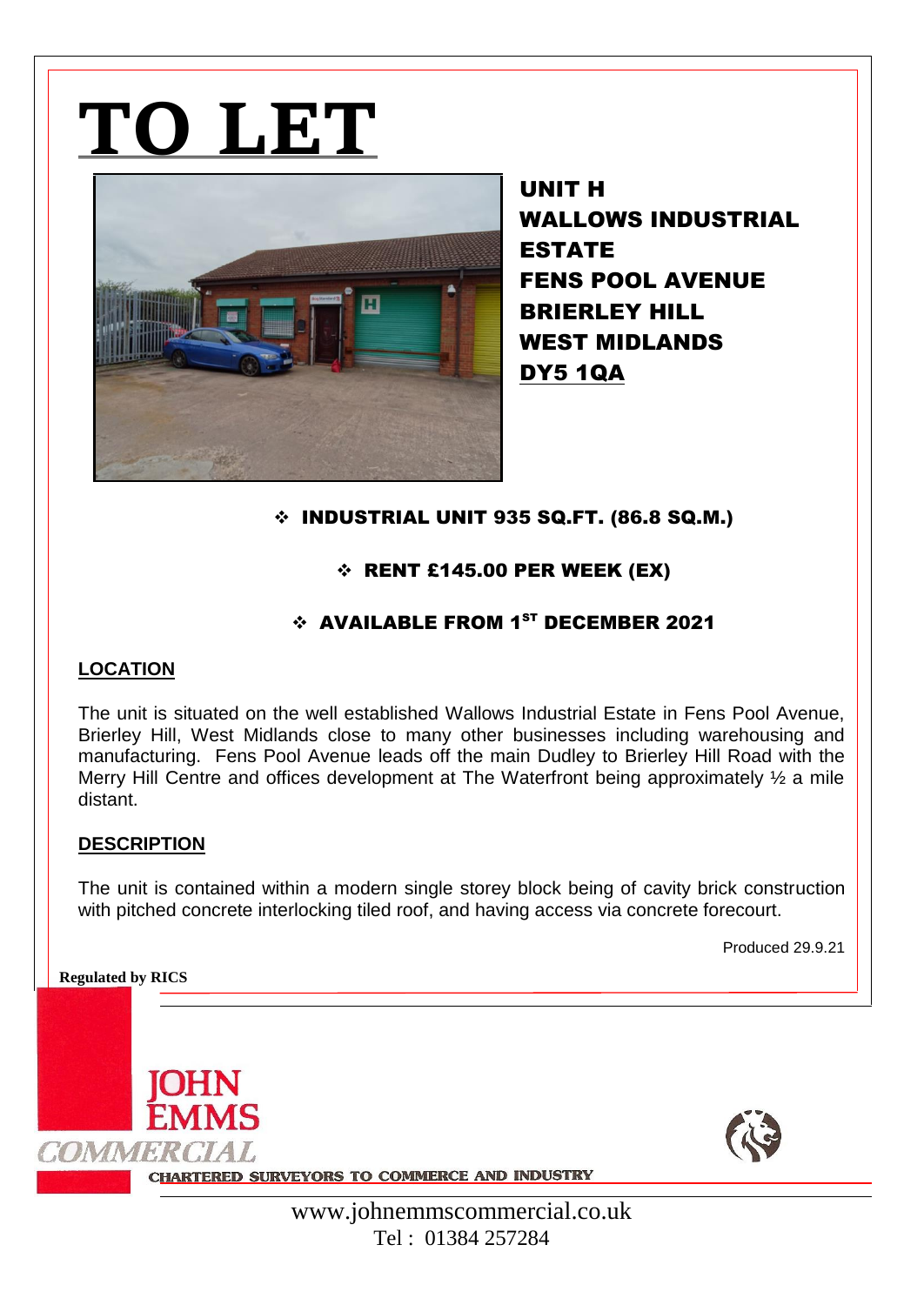## **UNIT H, WALLOWS IND. ESTATE, FENS POOL AVENUE, BRIERLEY HILL**

| <b>UNIT</b>                                                  | <b>AREA</b><br>SQ.FT. | SQ.M. | <b>RENT £/WK</b> | <b>RENT £/PA</b> | <b>2017 RATEABLE</b><br><b>VALUE</b> |
|--------------------------------------------------------------|-----------------------|-------|------------------|------------------|--------------------------------------|
|                                                              | 935                   | 86.8  | £145.00          | £7,500           | £4,400                               |
| $\star$<br>All rents quoted are exclusive of rates/outgoings |                       |       |                  |                  |                                      |

**ACCOMMODATION** The property comprises solid floor, block walls, W.C., roller shutter door to front elevation, personnel access door and suspended gas fired blower heater (not connected).

- **RENTAL TERMS** The property is available on a standard Landlord & Tenant Act Business Tenancy - minimum term 3 years on full repairing and insuring terms.
- **LEGAL COSTS** Both parties to pay their own respective legal costs incurred in the transaction.
- **REFERENCES** 3 references to include one Bank and 2 Business/trade references may/will be required from intending applicants. These will be forwarded to the Landlord for approval.

**SERVICES** Mains drainage, water, electricity and gas are available to the property.

> The Agent has not tested any plant, apparatus, equipment, fixtures, fittings or services and cannot verify that they are in working order or fit for purpose. The tenant is advised to obtain their own verification.

**ENERGY PERFORMANCE CERTIFICATE**

Attached to these particulars.

**Regulated by RICS**





**CHARTERED SURVEYORS TO COMMERCE AND INDUSTRY**